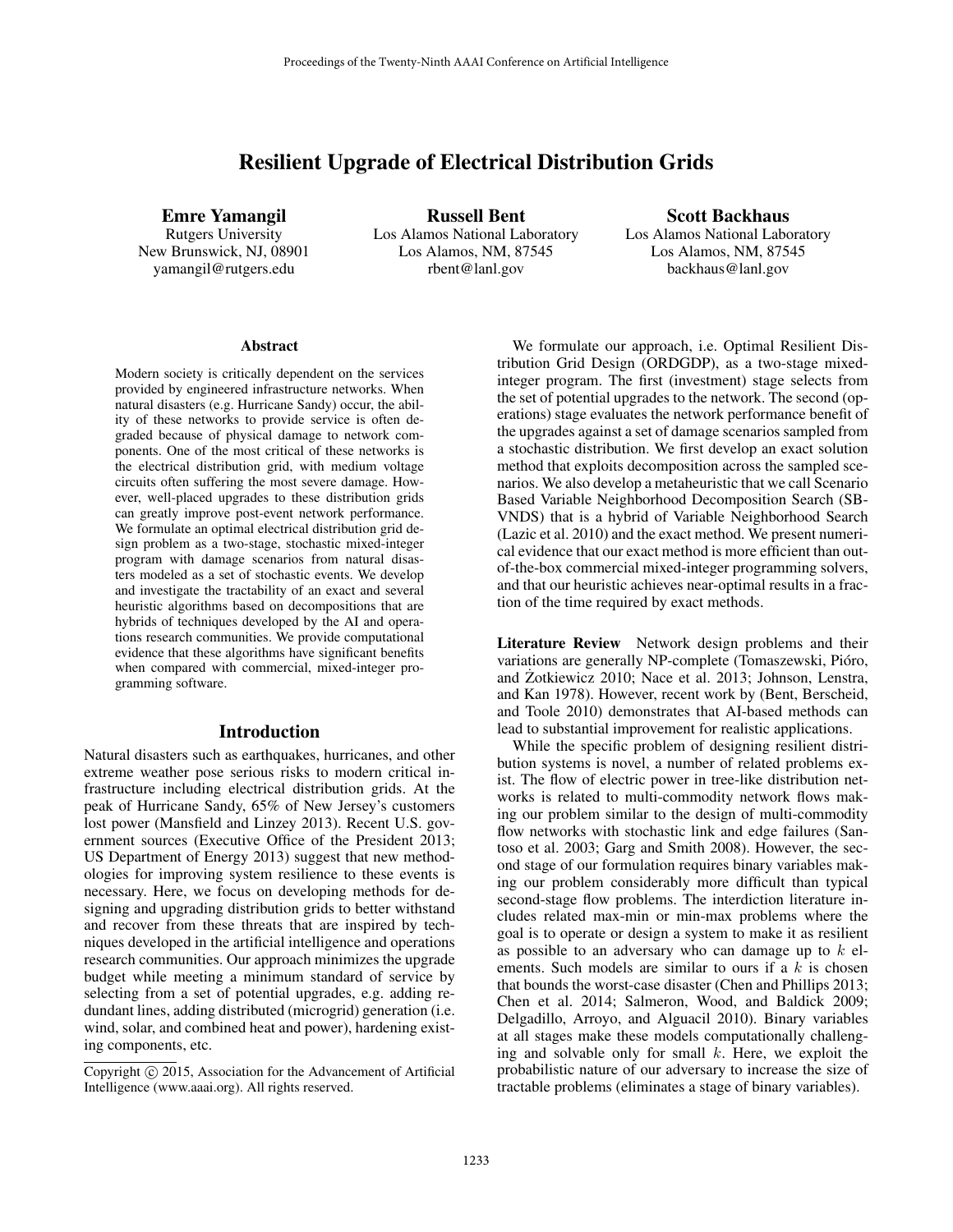In power engineering, papers have primarily focused on resilient system operation (Golari, Fan, and Wang 2014; Li et al. 2014; Khushalani, Solanki, and Schulz 2007) using controls such as line switching. The ORDGDP is a fundamental generalization of the resilient operations problem because 1) this problem is embedded in our second stage and 2) minimizing the number of switch actions (Li et al. 2014) can be thought of as a design problem for a single scenario. Finally, there is also a general power grid expansion planning problem for stochastic events (Jabr 2013) that is a variant of the single commodity flow problem, with the twist that flows are not directly controllable. Like stochastic multi-commodity flow, the second-stage variables are not binary.

The key contributions of the paper include:

- Computationally efficient algorithms for solving stochastic network design problems with discrete variables at each stage. The algorithms are based on hybrid optimization methods similar to recent work that combines Bender's Decomposition with heuristic master solutions (Raidl, Baumhauer, and Hu 2014).
- Introduction of a problem of critical importance to energy problems where AI researchers can make significant contributions. AI has made many recent significant contributions to energy problems (Hentenryck, Gillani, and Coffrin 2012; Reddy and Veloso 2012; Coffrin, Hentenryck, and Bent 2012; Garg, Jayram, and Narayanaswamy 2013; Reddy and Veloso 2013; Jain, Narayanaswamy, and Narahari 2014; Reddy and Veloso 2011; Shann and Seuken 2013; Thibaux et al. 2013).

# Problem Description

# Nomenclature

## Parameters

- $N$  set of nodes (buses).<br>  $\mathcal{E}$  set of edges (lines and
- $\mathcal{E}$  set of edges (lines and transformers).<br>
S set of disaster scenarios.
- $S$  set of disaster scenarios.<br> $D_s$  set of edges that are inop
- set of edges that are inoperable during  $s \in S$ .
- $\mathcal{D}'$ set of edges that are inoperable even though they are hardened during disaster  $s \in S$ .
- $c_{ij}$  cost to build a line between bus i and j. 0 if line already exists.
- $\kappa_{ij}$  cost to build a switch on a line between bus i and j.
- $\psi_{ij}$  cost to harden a line between bus i and j.
- $\zeta_{i,k}$  cost of generation capacity on phase k at bus i.
- 
- $\alpha_i$  cost to build a generation facility at node *i*.<br>  $Q_{ijk}$  line capacity between bus *i* and bus *j* on ph<br>  $\mathcal{P}_{ij}$  set of phases for the line between bus *i* and line capacity between bus i and bus j on phase  $k$ .
- 
- $\mathcal{P}_{ij}$  set of phases for the line between bus i and bus j.<br>  $\mathcal{P}_i$  set of phases allowed to consume or inject at bus i
- $P_i$  set of phases allowed to consume or inject at bus *i*.<br>  $\beta_{ij}$  parameter for controlling how much variation in parameter for controlling how much variation in flow between the phases is allowed.
- $d_{i,k}$  demand for power at bus i for phase k.
- $G_{i,k}$  existing generation capacity on phase k at node i.
- $Z_{i,k}$  maximum amount of generation capacity on phase  $k$  that can be built at node  $i$ .
- $\mathcal{C}$  the set of sets of nodes that includes a cycle.
- $\lambda$  fraction of critical load that must be served.
- $\gamma$  fraction of all load that must be served.<br>  $\beta$  set of buses whose load is critical.
- set of buses whose load is critical.

### Variables

- $x_{ij}$  determines if line i, j is built.
- $\tau_{ij}$  determines if line i, j has a switch.
- $t_{ij}$  determines if line i, j is hardened.
- $z_{i,k}$  determines the capacity for generation on phase k at node i.
- $u_i$  determines the generation capacity built at node i.
- $x_i^s$ determines if line  $i, j$  is used during disaster s.
- $\tau_i^{\v{s}}$ determines if switch  $i, j$  is used during disaster s.
- $t_i^{\v{s}}$ determines if line  $i, j$  is hardened during disaster s.  $z_i^s$ determines the capacity for generation on phase  $k$  at
- bus i during disaster s.
- $u_i^s$ indicates if the generation capacity is used at node  $i$ during disaster s.
- $g_i^s$ generation produced for bus i on phase  $k$  during disaster s.
- l s load delivered at bus  $i$  on phase  $k$  during disaster  $s$ .
- $y_{i_j}^{\hat s}$ determines if the *j*th load at bus  $i$  is served or not during disaster s.
- $f_i^s$ flow between bus i and bus j on phase k during disaster s.
- $\bar{x}_i^s$ determines if at least one edge between i and j is used during disaster s.
- $\bar{\tau}^s_i$ determines if at least one switch between  $i$  and  $j$  is used during disaster s.
- $x_{ij,0}^s$ determines if there exists flow on line  $i, j$  from  $j$  to  $i$ , during disaster  $s$ .
- $x_{ij,1}^s$ determines if there exists flow on line  $i, j$  from  $i$  to  $i$ , during disaster s.

Distribution Grid Modeling A distribution network is modeled as a graph with nodes  $N$  (buses) and edges  $\mathcal E$ (power lines and transformers). In the physical system, each edge is composed of one, two, or three circuits or "phases" and the electrical loads at the nodes are connected to and consume power from specific phases (Garcia et al. 2000) (P). In many papers, multiple phases are approximated as a single phase with a single edge flow. However, under the damaged and stressed conditions considered in this work, the flows on the phases are often unbalanced, i.e. unequal, making it important to model all phases to accurately evaluate flow constraints on each phase. The phase flows are *not* directly controllable, but are related to nodal voltages and power injections by non-convex, physics-based equations (Garcia et al. 2000). Incorporation of these equations into the current formulation increases the complexity, however, the structure of distribution networks enables a simplification.

The design of protection systems for the vast majority of distribution circuits is based on the these circuits having a tree-like structure. Therefore, although distribution grids are often designed to contain many possible loops, switches are used to ensure that these grids are operated in a tree or forest topology. While, the switches introduce binary variables that increase the complexity of the ORDGDP, a linearized version of the electrical power flow equations (i.e. DC power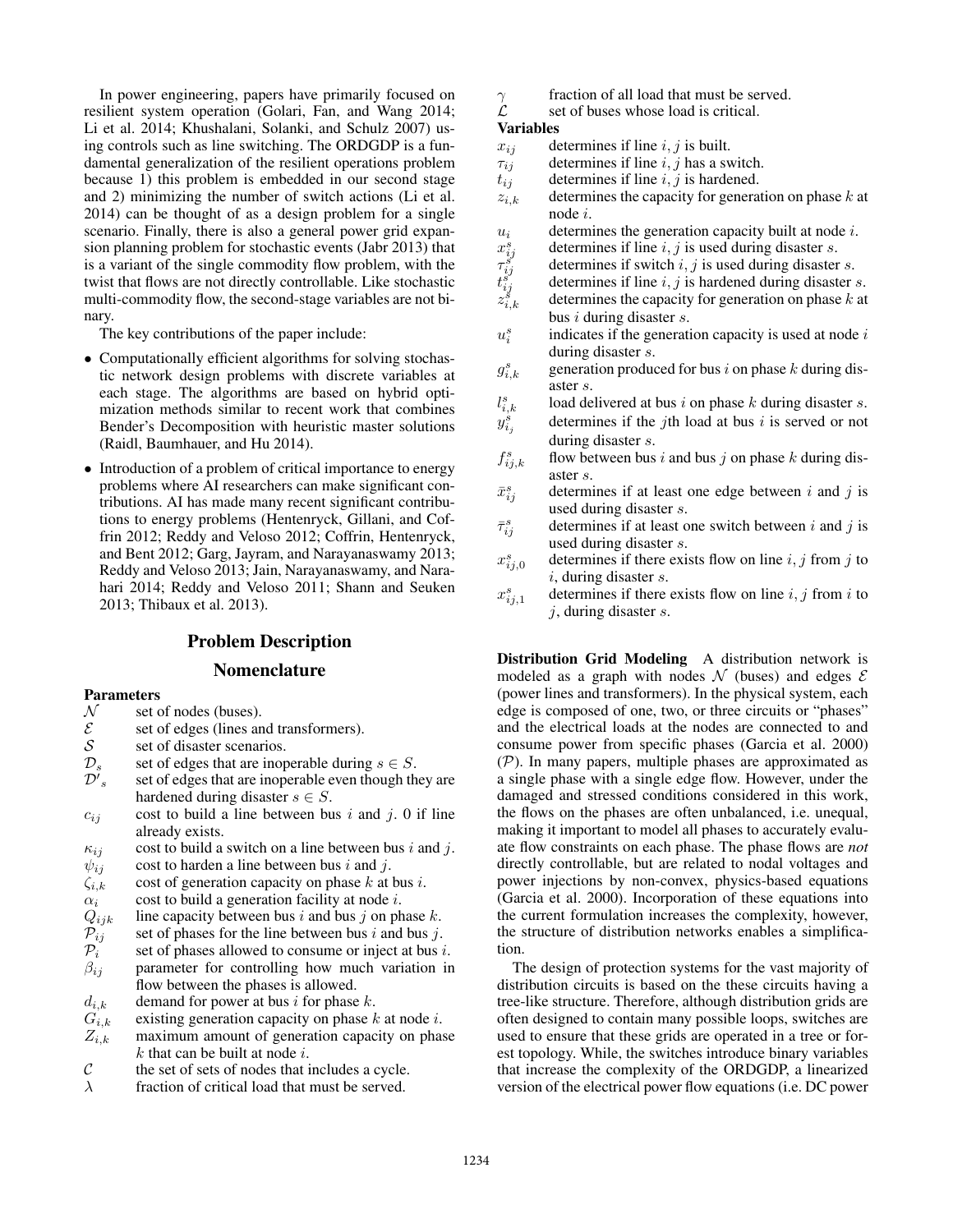flow) on the resulting trees is equivalent to a commodity flow model. We use a multi-commodity flow model that models each phase separately (Fig. 1).

The linearization of the power flow equations assumes uniform voltage magnitude at all nodes and ignores reactive power flows. In practice, we expect these are reasonable approximations because, prior to being upgraded, the distribution grid is already feasible with respect to voltage and reactive power flows. By adding lines or distributed power sources, we put loads closer to generation thereby reducing voltage variability and reactive power flow and the potential for violating unmodeled constraints. In principle, it is possible to construct solutions where this is not the case, but the solutions to ORDGDP found by our algorithms has not resulted in these situations. However, this is an important area of future work, and we are developing methods to eliminate solutions that violate voltage or reactive power flow limits.

Damage Modeling The ORDGDP is also defined by a set of scenarios,  $S$ . These scenarios are provided by a user or are drawn from a probabilistic damage model (the case here). Each scenario is defined by the lines of the network that are damaged and are inoperable. Many networks consist of mix of line and pole types, i.e. overhead and underground lines. In our model, this is reflected by different damage probabilities. For the purposes of this paper, we assume a static (peak) demand profile for each scenario. However, we note that multiple load patterns can be included by creating scenarios representing the same damage set with different demand profiles.

Upgrade Options We focus on four user-definable design options in distribution networks: 1) Hardening existing lines to lower the probability of damage, 2) Build new lines to add redundancy, 3) Build switches, to add operating flexibility, and 4) building distributed generation (sources of power). While deregulation has split network operation from generation ownership in transmission systems, in distribution systems (the focus here), this split varies from locale to locale and is our motivation for including generation as a design option. For example, Central Hudson has recently added generators for resilience and reliability (Central Hudson Gas and Electric 2014).

**Optimization model** Given a disaster  $s \in S$ ,  $\mathcal{Q}(s)$  in Fig. 1 defines the set of feasible distribution networks. The constraints of  $Q(s)$  involve a number of well-known constraints in the combinatorial optimization literature, including knapsacks, multi commodity flows, and tree constraints. In this model, Eq. 1 is a capacity constraint on phase flows. When the line is not built the flow is forced to 0 by  $x^s$ . Eq. 2 forces all phases to flow in the same direction, an engineering constraint. Eq. 3 states that the flow on a line is 0 when the switch is open. Eq. 4 limits the fractional flow imbalance between the phases to a value smaller than  $\beta_{ij}$ . Imbalance between phases cannot be extreme otherwise equipment may be damaged. Here, we use  $\beta_{ij} = 0.15$  for transformers, and 1.0 otherwise. Eq. 5 removes components in the damage set

$$
Q(s) = \{x^s, \tau^s, t^s, z^s, u^s :
$$
  

$$
x^s \quad Q_{\text{max}} < t^s \quad \langle x^s \quad Q_{\text{max}} \quad \forall i \in S, h \in \mathcal{P}_{\text{min}} \tag{1}
$$

$$
- x_{ij,0}^s Q_{ijk} \le f_{ij,k}^s \le x_{ij,1}^s Q_{ijk} \qquad \forall ij \in \mathcal{E}, k \in \mathcal{P}_{ij} \tag{1}
$$

 $x_{ij,0}^s + x_{ij,1}^s \leq x_i^s$  $\forall ij \in \mathcal{E}$  (2) s  $\overline{11Q}$ s s

$$
(\tau_{ij}^s - 1)Q_{ijk} \le f_{ij,k}^s \le (1 - \tau_{ij}^s)Q_{ijk} \quad \forall ij \in \mathcal{E}, k \in \mathcal{P}_{ij} \tag{3}
$$

$$
\sum f_{ij,k} = \sum f_{ij,k}
$$

$$
\frac{\sum_{k \in \mathcal{P}_{ij}} f_{ij,k}}{\frac{|\mathcal{P}_{ij}|}{(1 - \beta_{ij})}} \le f_{ij,k'}^s \le \frac{\sum_{k \in \mathcal{P}_{ij}} f_{ij,k}}{\frac{|\mathcal{P}_{ij}|}{(1 + \beta_{ij})}} \qquad \forall ij \in \mathcal{E}, k' \in \mathcal{P}_{ij} \tag{4}
$$

$$
x_{ij}^s = t_{ij}^s \le \begin{cases} 0 & \text{if } ij \in \mathcal{D}'s \\ 1 & \text{else} \end{cases} \qquad \qquad \forall ij \in \mathcal{D}_s \qquad (5)
$$

$$
l_{i,k}^s = \sum_{j=0}^{n_i} y_{i_j}^s d_{i_j,k} \qquad \qquad \forall i \in \mathcal{N}, k \in \mathcal{P}_i \qquad (6)
$$

$$
0 \le g_{i,k}^s \le z_{i,k}^s + G_{i,k} \qquad \qquad \forall i \in \mathcal{N}, k \in \mathcal{P}_i \qquad (7)
$$

$$
g_{i,k}^s - l_{i,k}^s - \sum_{j \in \mathcal{N}} f_{ij,k}^s = 0 \qquad \forall i \in \mathcal{N}, k \in \mathcal{P}_i \qquad (8)
$$

$$
0 \le z_{i,k}^s \le Z_{i,k} u_i \qquad \forall i \in \mathcal{N}, k \in \mathcal{P}_i \qquad (9)
$$
  

$$
\sum (x_i^s - \tau_i^s) < |V| - 1 \qquad \forall C \in \mathcal{C} \qquad (10)
$$

$$
\sum_{ij \in \mathcal{E}(C)} (x_{ij}^s - \tau_{ij}^s) \le |V| - 1 \qquad \forall C \in \mathcal{C} \quad (10)
$$

$$
\tau_{ij}^s \le x_{ij}^s
$$
\n
$$
\sum_{i=1}^s l_i^s > \lambda \sum_{i=1}^s d_{i,k} \tag{12}
$$

$$
\sum_{i \in \mathcal{L}, k \in \mathcal{P}_i} l_{i,k}^s \ge \lambda \sum_{i \in \mathcal{L}, k \in \mathcal{P}_i} d_{i,k} \tag{12}
$$

$$
\sum_{i \in \mathcal{N} \setminus \mathcal{L}, k \in \mathcal{P}_i} l_{i,k}^s \ge \gamma \sum_{i \in \mathcal{N} \setminus \mathcal{L}, k \in \mathcal{P}_i} d_{i,k} \tag{13}
$$

$$
x^s, y^s, \tau^s, u^s, t^s \in \{0, 1\} \} \tag{14}
$$

## Figure 1: Set of feasible distribution networks

from the network by linking the two damage sets with the hardening variables. Eq. 6 requires that all or none of the load at a bus is served. Once again, this an engineering limitation of most networks. Eq. 7 limits the distributed generation output by the generation capacity. Eq. 8 ensures flow balance at the nodes for all phases. Eq. 9 caps the generation capacity installed at the nodes. Eq. 10 eliminates network cycles, forcing a tree or forest topology. Eq. 11 states a switch is used only if the line exists. Eq. 12 ensures a minimum fraction  $\lambda$  of critical load is served. Here, we generally require  $\lambda = 0.98$ . Eq. 13 ensures that a minimum fraction of load is served. Here,  $\gamma = 0.5$ . Eqs. 12 and 13 are the resilience criteria that must be met by  $Q(s)$  and are similar to the  $n - k - \epsilon$  criteria of (Chen et al. 2014). Eq. 14 states which variables are discrete.

One of the more difficult constraints in this formulation is Eq. 10 due to possible combinatorics. There are different ways to implement cycle constraints, and we use the formulation in Fig. 2.

$$
\sum (\bar{x}_{ij}^s - \bar{\tau}_{ij}^s) \le |V| - 1 \qquad \forall C \in \mathcal{C}
$$
 (15)

$$
ij\in\mathcal{E}(C)
$$
\n
$$
r^s < \bar{\pi}^s \tag{16}
$$

$$
x_{ij}^s \le \bar{x}_{ij}^s \qquad \qquad \forall ij \in \mathcal{E} \tag{16}
$$
  

$$
\tau^s > \tau^s + \bar{\tau}^s = 1 \qquad \qquad \forall ii \in \mathcal{E} \tag{17}
$$

$$
\tau_{ij}^s \ge x_{ij}^s + \bar{\tau}_{ij}^s - 1 \qquad \qquad \forall ij \in \mathcal{E} \tag{17}
$$

Figure 2: Cycle constraints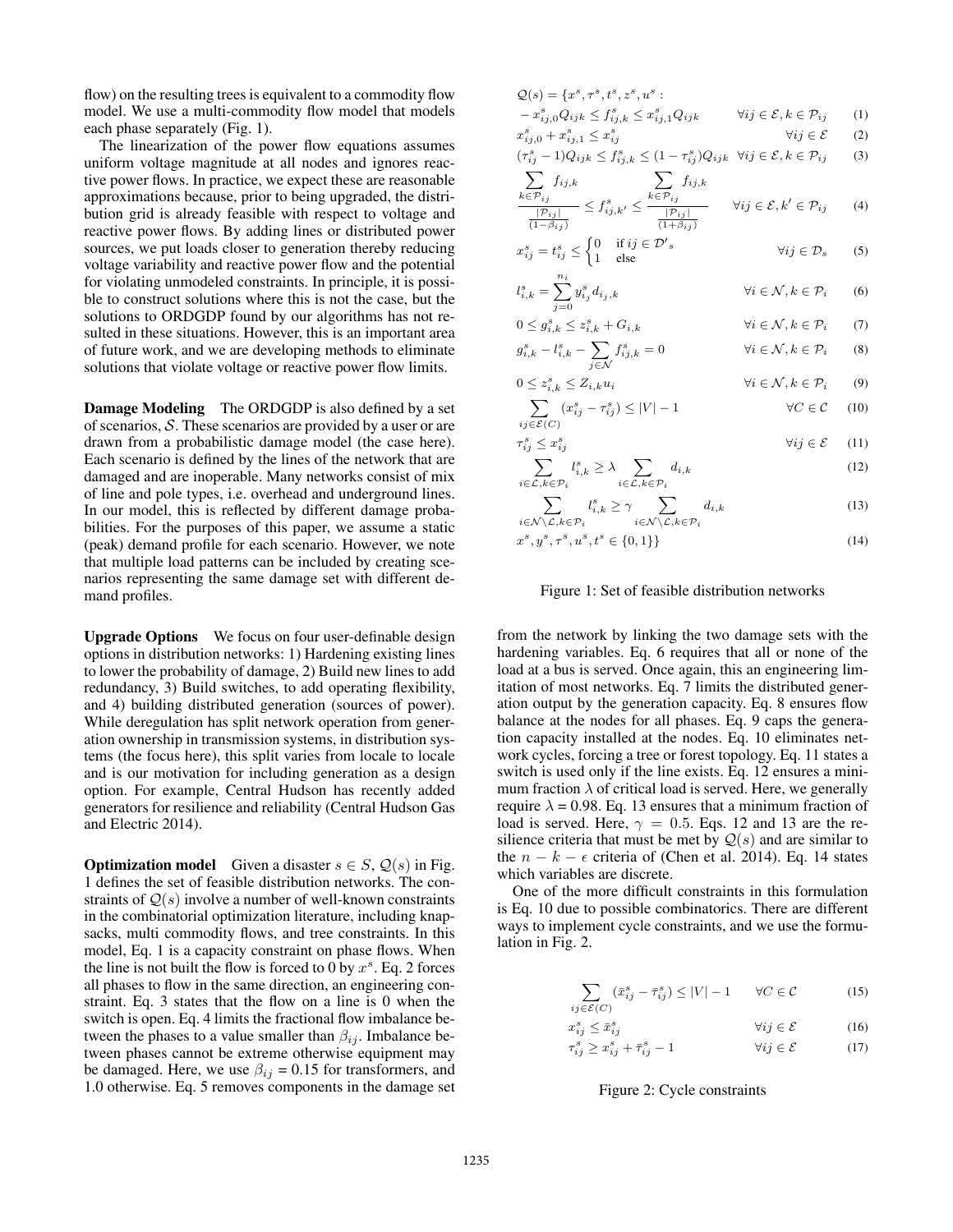While the multi-graph structure introduces a large number of cycles, there is a relatively small number of cycles when the multi-edges are reduced to one edge. Thus, we introduce binary variables (linear number) for the edges of the corresponding single-edge graph and enumerate the possible cycles in that graph (Eq. 15). Then, Eqs 16 and 17 are used to pass information between artificial cycle variables and the actual line and switch variables.

For each  $s \in S$ ,  $Q(s)$  determines the set of feasible distribution networks. There are some redundant variables in this formulation that improve the separability of the problem. The ORDGDP is the minimum cost design that falls in the intersection of all the  $Q(s)$  (Fig. 3).

$$
\min \sum_{ij \in \mathcal{E}} c_{ij} x_{ij} + \sum_{ij \in \mathcal{E}} \kappa_{ij} \tau_{ij} + \sum_{ij \in \mathcal{E}} \psi_{ij} t_{ij} \n+ \sum_{i \in \mathcal{N}} \alpha_i u_i + \sum_{i \in \mathcal{N}, k \in \mathcal{P}_i} \zeta_{i,k} z_{i,k}
$$
\n
$$
\text{s.t.} \tag{18}
$$

 $x_i^s$  $\forall ij \in \mathcal{E}, s \in \mathcal{S}$  (19)  $\tau_i^s$  $\forall ij \in \mathcal{E}, s \in \mathcal{S}$  (20)  $t_i^s$  $\forall ij \in \mathcal{E}, s \in \mathcal{S}$  (21)  $z_i^s$  $\forall i \in \mathcal{N}, k \in \mathcal{P}_i, s \in \mathcal{S}$  (22)  $u_i^s$  $\forall i \in \mathcal{N}, s \in \mathcal{S}$  (23)<br>  $\forall i \in \mathcal{N}, k \in \mathcal{P}_i$  (24)  $z_{i,k} \leq M_{i,k}u_i$   $\forall i \in \mathcal{N}, k \in \mathcal{P}_i$  (24) (x s , τ <sup>s</sup> , t<sup>s</sup> , z<sup>s</sup> , u<sup>s</sup> ) ∈ Q(s) ∀s ∈ S (25)  $x, \tau, t, u \in \{0, 1\}$  (26)

#### Figure 3: Optimal Resilient Distribution Grid Design

Eq. 18 minimizes the cost of building lines and switches, hardening lines, and building facilities and generation. For notational simplicity, existing lines, switches, and generation are included as variables in the objective with 0 cost, however in practice these enter the formulation as constants. Eqs. 19 through 24 tie the first stage (construction) decisions with second stage variables  $(Q(s))$ . Eq. 25 states that the mixed-integer vector  $(x^s, \tau^s, t^s, z^s, u^s)$  constitutes a feasible distribution network for scenario s.

Generalizations Without loss of generality, the formulation in Fig. 3 assumes the  $x_{ij}^s$  variables are treated as constants if the lines exist and are not in  $\mathcal{D}_s$ . Furthermore, Fig. 3 also assumes that hardened lines and new lines are built with switches. This is reflective of current industry practices and arises from the observation that switch costs are negligible when compared with the cost of the line itself. However, this assumption can be eliminated by modifying constraints 19 and 21 as follows:

$$
x_{ij}^s = x_{ij} \quad \forall ij \notin \mathcal{D}_s
$$
  
\n
$$
x_{ij}^s = x_{ij} \quad \forall ij \in \mathcal{D}_s
$$
  
\n
$$
t_{ij}^s = t_{ij} \quad \forall ij \notin \mathcal{D}'_s
$$
  
\n
$$
t_{ij}^s \leq t_{ij} \quad \forall ij \in \mathcal{D}'_s
$$
\n(27)

Finally, for notational simplicity, the formulation of Fig. 3 also assumes  $ij \notin \mathcal{D}_s, ij \in \mathcal{D}'_s$  never occurs. However, if necessary this assumption can be relaxed by introducing auxiliary variables and additional constraints.

Chance Constraints For some networks, a very small number of scenarios in  $S$  may drive the total cost in Eq. 18. In real-world applications, the designer of the network may lower the total investment cost by accepting some risk of not always satisfying the resiliency criteria. In these situations, we can relax Eqs. 12 and 13 to a set of chance constraints:

$$
P\left(\begin{array}{ll}\sum_{i\in\mathcal{L},k\in\mathcal{P}_i}l_{i,k}^s\geq\lambda\sum_{i\in\mathcal{L},k\in\mathcal{P}_i}d_{i,k} & \forall s\in\mathcal{S}\\\sum_{i\in\mathcal{N},k\in\mathcal{P}_i}l_{i,k}^s\geq\gamma\sum_{i\in\mathcal{N},k\in\mathcal{P}_i}d_{i,k} & \forall s\in\mathcal{S}\end{array}\right)\geq1-\epsilon\quad(28)
$$

When assuming the scenarios follow a uniform distribution, this is equivalent to stating that these constraints are violated in  $\epsilon |S|$  of the scenarios. Thus, we can restate these constraints as:

$$
\sum_{i \in \mathcal{L}, k \in \mathcal{P}_i} l_{i,k}^s \ge \lambda \sum_{i \in \mathcal{L}, k \in \mathcal{P}_i} d_{i,k} (1 - v_s) \quad \forall s \in \mathcal{S}
$$
\n
$$
\sum_{i \in \mathcal{N}, k \in \mathcal{P}_i} l_{i,k}^s \ge \gamma \sum_{i \in \mathcal{N}, k \in \mathcal{P}_i} d_{i,k} (1 - v_s) \quad \forall s \in \mathcal{S}
$$
\n
$$
\sum_{s \in S} v_s \le \epsilon |S|
$$
\n(29)

# Algorithms

In this section we discuss the algorithms we developed for solving the ORDGDP. ORDGDP is a two-stage mixed integer programming (MIP) problem with a block diagonal structure that includes coupling variables between the blocks. We developed an exact algorithm that is vastly more efficient than a commercial state-of-the-art MIP solver. We then used the exact algorithm to develop a hybrid with variable neighborhood search that is competitive with the exact solver and is better than a heuristic used by the industry.

Scenario-Based Decomposition (SBD) Decomposition is often used for solving two-stage stochastic MIPs (Vanderbeck and Wolsey 2010), and it can be applied to ORDGDP after the following key observation:

Observation 0.1 *The second stage variables do not appear in the objective function. Therefore any optimal first stage solution based on a subset of the second stage subproblems that is feasible for the remaining scenarios, is an optimal solution for the original problem.*

Based on this observation, we can apply SBD to solve the ORDGDP. At high level, Algorithm 1 solves problems with iteratively larger sets of scenarios until a solution is obtained that is feasible for all scenarios. The algorithm takes as input the set of disasters (scenarios) and an initial scenario to consider, S'. Line 2 solves ORDGDP on S', where  $P(S')$  and  $\sigma^*$  are used to denote the problem and solution respectively. Line 3 then evaluates  $\sigma^*$  on the remaining scenarios in  $S \backslash S'$ . The function  $l: P'(s, \sigma^*) \to \mathbb{R}_+$ , is an infeasibility measure that is 0 if the problem is feasible, positive otherwise. This is implemented by maximizing the reliability constraints, i.e. total and critical demand satisfied. It measures the gap between the delivered and the required demand (the right hand side of the Eqs. 12 and 13). This function prices the current solution over  $s \in S \backslash S'$ . If all prices are 0, then the algorithm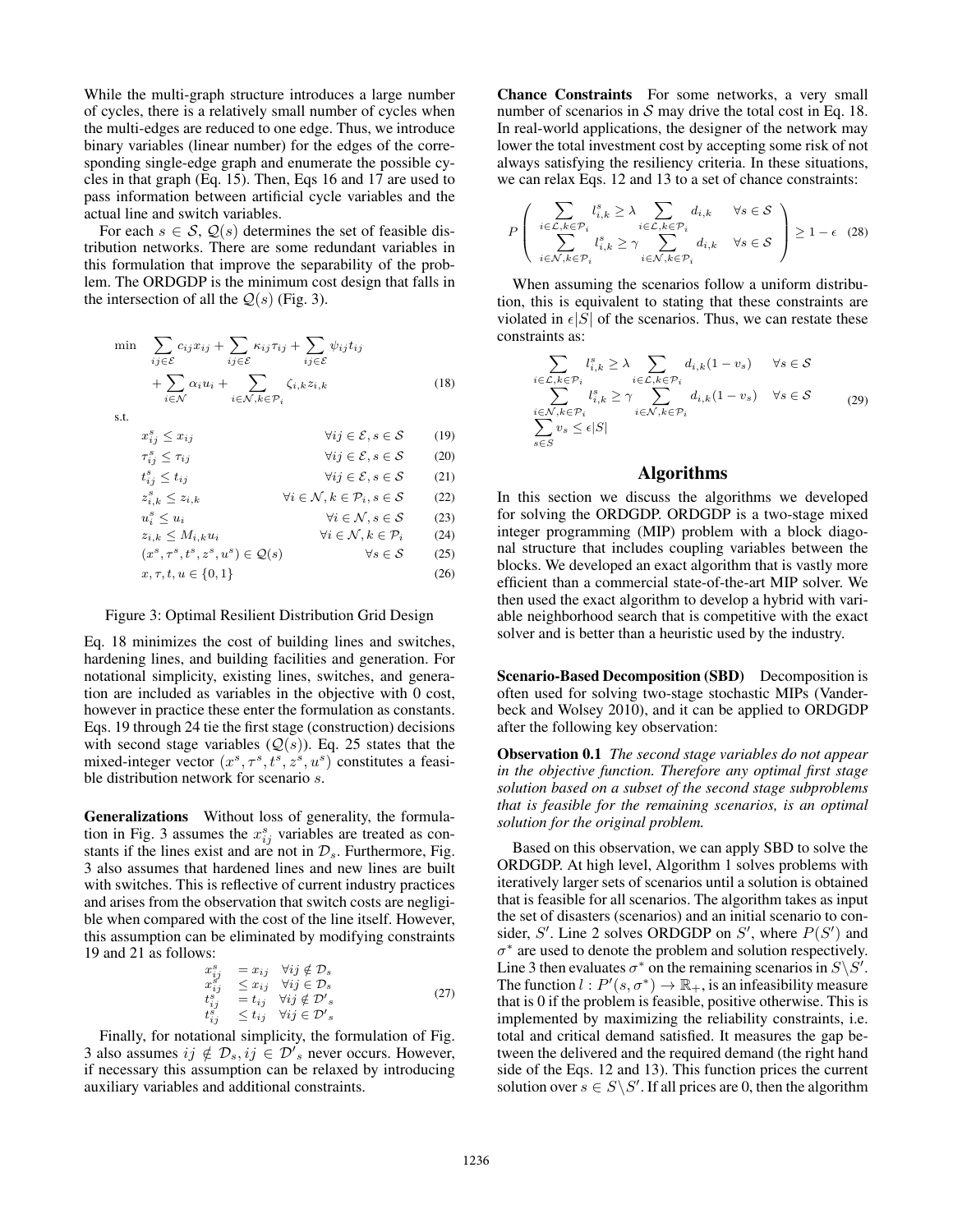terminates with solution  $\sigma^*$  (lines 4-5). Otherwise, the algorithm adds the scenario with the worst infeasabilty measure to  $S'$  (line 7).

We also tested other decomposition strategies such as Benders and Dantzig-Wolfe, however, their performance was tempered by the ORDGDP structure. The ORDGDP has MIP formulations at both stages of the problem and does not contain optimality conditions in the second stage (only feasability conditions). These approaches rarely out performed the commerical MIP solver.

| <b>Algorithm 1:</b> Scenario Based Decomposition                                               |  |  |  |  |  |  |  |  |  |
|------------------------------------------------------------------------------------------------|--|--|--|--|--|--|--|--|--|
| <b>input:</b> A set of disasters S and let $S' = S_0$ ;                                        |  |  |  |  |  |  |  |  |  |
| 1 while $S \setminus S' \neq \emptyset$ do                                                     |  |  |  |  |  |  |  |  |  |
| $\sigma^* \leftarrow$ Solve $P(S')$ ;<br>$\overline{2}$                                        |  |  |  |  |  |  |  |  |  |
| $I \leftarrow \langle s_1, s_2 \dots s_{ S \setminus S' } \rangle s \in S \setminus S'$ :<br>3 |  |  |  |  |  |  |  |  |  |
| $l(P'(s_i, \sigma^*)) \geq l(P'(s_{i+1}, \sigma^*));$                                          |  |  |  |  |  |  |  |  |  |
| if $l(P'(I(0), \sigma^*)) \leq 0$ then                                                         |  |  |  |  |  |  |  |  |  |
| return $\sigma^*$ ;<br>5                                                                       |  |  |  |  |  |  |  |  |  |
| else<br>6                                                                                      |  |  |  |  |  |  |  |  |  |
| $\vert S' \leftarrow S' \cup I(0);$                                                            |  |  |  |  |  |  |  |  |  |
| return $\sigma^*$                                                                              |  |  |  |  |  |  |  |  |  |
|                                                                                                |  |  |  |  |  |  |  |  |  |

Greedy Algorithm A computationally efficient way of generating feasible solutions to the ORDGDP relaxes the coupling first stage variables and solves each scenario  $s \in \mathcal{S}$ individually. The solutions are combined by taking the maximum of each construction variable ( $\mathcal{X} = x \cup \tau \cup t \cup z \cup u$ ) over all scenarios (Algorithm 2). The switch construction cost is determined by switches that are needed to reduce the network into a tree for every scenario (line 4). Although the Greedy Algorithm is simple and fast, it rarely results in an optimal investment decision. However, it is representative of the types of heuristics used by the industry: see Reference (Munoz et al. 2014) for a survey.

Algorithm 2: Greedy **input:** A set of disasters  $S$ ; 1 for  $s \in S$  do 2  $\sigma^s \leftarrow Solve(P'(s));$  $\sigma^*(x) = \max{\lbrace \sigma^s(x) | \forall s \in S \rbrace}, \ \forall x \in \mathcal{X};$ 4 Update  $\sigma^*(x_i)$  with switches to preserve feasibility; <sup>5</sup> return σ ∗

Variable Neighborhood Search To overcome the limitations of greedy heuristics like Algorithm 2, we developed an approach based on Variable Neighborhood Decomposition (VNS) Search (Lazic et al. 2010). The algorithm fixes a subset of first stage variables to their current value and searching the remaining variables for a better solution. If all the first stage variables are fixed, the problem decomposes into  $|S|$  separate problems that are easily solved and provide heuristic justification for focusing on first stage variables.

More formally,  $P(\sigma, J)$  denotes the problem with first stage variables,  $J \in \mathcal{X}$ , fixed to  $\sigma$ , i.e.  $x_j = \sigma(x_j)$ , and  $P^{LP}$  is the LP relaxation of problem P.

Algorithm 3 describes the VNS procedure. Line 1 computes the solution to the LP relaxation of the ORDGDP,  $(\sigma^{LP})$ . Line 4 counts the number of variable assignments that are different between the solution to LP relaxation  $(\sigma^{LP})$  and the best known solution  $\sigma^*$  ( $\sigma(x)$  denotes the variable assignment of x in solution  $\sigma$ ). Line 5 orders the variables of  $X$  by the difference between their assignments in  $\sigma^*$  and  $\sigma^{LP}$ . Heuristically, those variables whose assignments are furthest from their LP assignment represent good opportunities to improve  $\sigma^*$ . The algorithm updates the rate at which the neighborhood size is increased (step) based on whether or not the algorithm is in a restart situation (lines 8 and 11). If the algorithm is in a restart, the ordering of the variables is also randomized (line 9). Line 13 computes the best solution in the neighborhood of  $\sigma$  where the first  $k$  elements of  $J$  are fixed. If the resulting solution is better, then the algorithm proceeds with a new  $\sigma^*$  (lines 15- $18$ – $f$  is used as shorthand for Eq. 18. Otherwise, the size of the neighborhood is increased (lines 20-23). The iterations terminate when the maximum number of restarts is reached (line 2), the maximum number of neighborhood resizings is reached (line 12), or a time limit is reached. In this paper, MAXRESTARTS = 10, MAXITERATIONS = 4,  $MAXTIME = 48 CPU hours, and d = 2.$ 

| <b>Algorithm 3:</b> Variable Neighborhood Search           |                                                                                                    |  |  |  |  |  |  |  |  |
|------------------------------------------------------------|----------------------------------------------------------------------------------------------------|--|--|--|--|--|--|--|--|
| input: $\sigma'$ , MAXTIME, MAXRESTARTS and MAXITERATIONS; |                                                                                                    |  |  |  |  |  |  |  |  |
| $\mathbf{1}$                                               | Let $\sigma^{LP} \leftarrow Solve(P^{LP}), \sigma^* \leftarrow \sigma', restart \leftarrow false;$ |  |  |  |  |  |  |  |  |
| $\overline{2}$                                             | while $t <$ MAXTIME and $i <$ MAXRESTARTS do                                                       |  |  |  |  |  |  |  |  |
| 3                                                          | $i \leftarrow 0$ :                                                                                 |  |  |  |  |  |  |  |  |
| $\overline{\mathbf{4}}$                                    | $n \leftarrow  x \in \mathcal{X} :  \sigma^*(x) - \sigma^{LP}(x)  \neq 0;$                         |  |  |  |  |  |  |  |  |
| 5                                                          | $J \leftarrow \langle \pi_1, \pi_2 \dots \pi_{ J } \rangle \in \mathcal{X}$ :                      |  |  |  |  |  |  |  |  |
|                                                            | $ \sigma^*(\pi_i) - \sigma^{LP}(\pi_i)  \leq  \sigma^*(\pi_{i+1}) - \sigma^{LP}(\pi_{i+1}) ;$      |  |  |  |  |  |  |  |  |
| 6                                                          | <b>if</b> restart then                                                                             |  |  |  |  |  |  |  |  |
| 7                                                          | $i \leftarrow i + 1$ :                                                                             |  |  |  |  |  |  |  |  |
| 8                                                          | $step \leftarrow \frac{4n}{d}, k =  \mathcal{X}  - step;$                                          |  |  |  |  |  |  |  |  |
| 9                                                          | shuffle(J)                                                                                         |  |  |  |  |  |  |  |  |
| 10                                                         | else                                                                                               |  |  |  |  |  |  |  |  |
| 11                                                         | $step \leftarrow \frac{n}{d}, k =  \mathcal{X}  - step;$                                           |  |  |  |  |  |  |  |  |
| 12                                                         | while $t <$ MAXTIME and $j \leq$ MAXITERATIONS do                                                  |  |  |  |  |  |  |  |  |
| 13                                                         | $\sigma' \leftarrow Solve(P(\sigma^*, J(1, \ldots, k));$                                           |  |  |  |  |  |  |  |  |
| 14                                                         | if $f(\sigma') < f(\sigma^*)$ then                                                                 |  |  |  |  |  |  |  |  |
| 15                                                         | $\sigma^* \leftarrow \sigma';$<br>$i \leftarrow 0;$<br>$restart \leftarrow false;$                 |  |  |  |  |  |  |  |  |
| 16                                                         |                                                                                                    |  |  |  |  |  |  |  |  |
| 17                                                         |                                                                                                    |  |  |  |  |  |  |  |  |
| 18                                                         | $j \leftarrow$ MAXITERATIONS;                                                                      |  |  |  |  |  |  |  |  |
| 19                                                         | else                                                                                               |  |  |  |  |  |  |  |  |
| 20                                                         | $i \leftarrow i + 1$ ;                                                                             |  |  |  |  |  |  |  |  |
| 21                                                         | $k = k - \frac{step}{2};$                                                                          |  |  |  |  |  |  |  |  |
| 22                                                         | <b>if</b> $j >$ MAXITERATIONS <b>then</b>                                                          |  |  |  |  |  |  |  |  |
| 23                                                         | $restart \leftarrow true;$                                                                         |  |  |  |  |  |  |  |  |
|                                                            |                                                                                                    |  |  |  |  |  |  |  |  |
| 24                                                         | return $\sigma^*$                                                                                  |  |  |  |  |  |  |  |  |

In our experimentation, VNS outperformed other popular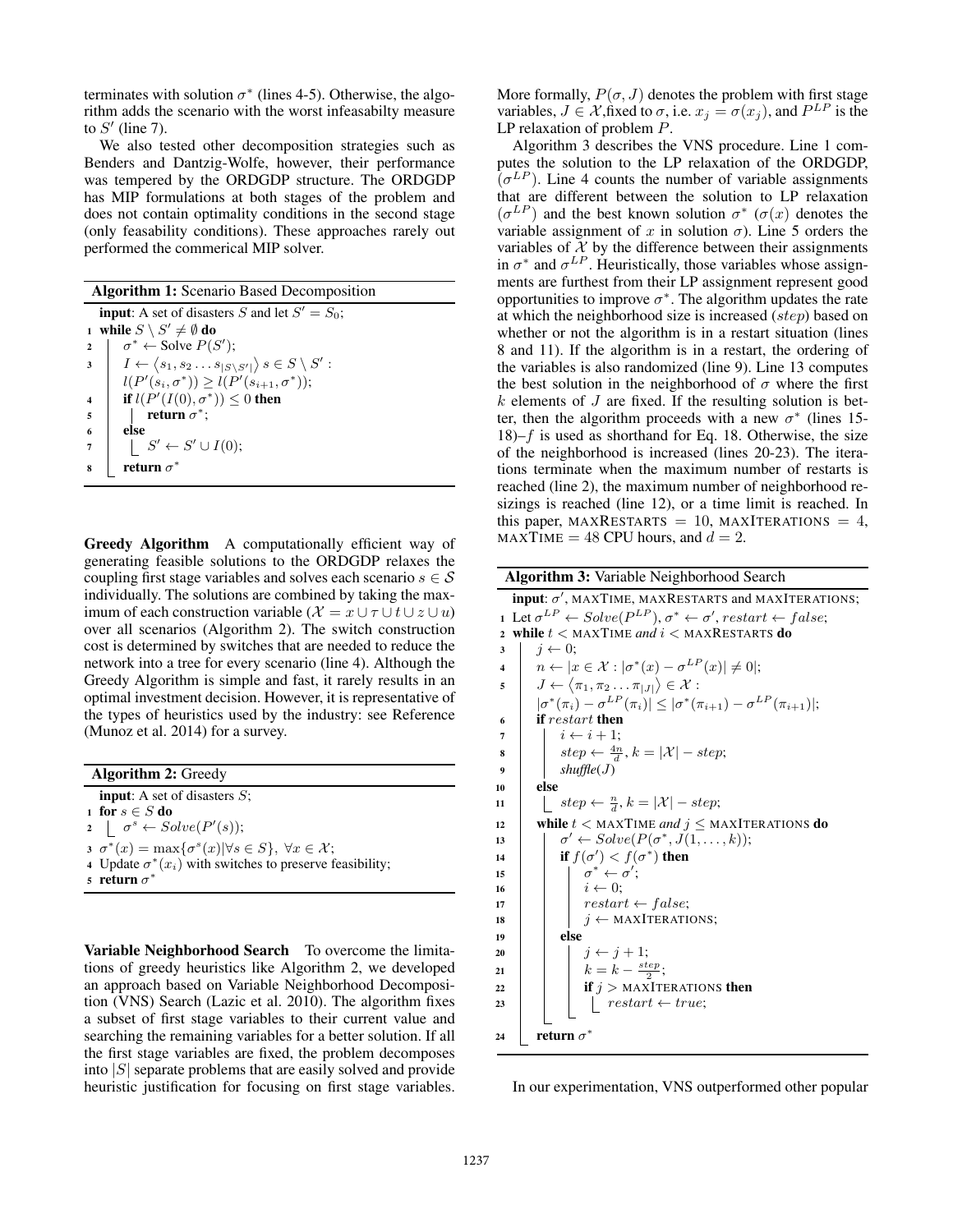random walk heuristics, such as Simulated Annealing (SA). We conjecture that this is because the ORDGDP does not appear to have a concise neighborhood structure, which is generally a prerequisite for successful SA implementations. Here, we overcome this challenge by using a mixed-integer program as a neighborhood oracle within the local search step of VNS.

Scenario-based Variable Neighborhood Decomposition Search (SBVNDS) Given that we have a powerful exact method in Algorithm 1 as well as a VNS in Algorithm 3, the natural algorithm hybridizes these approaches to get Algorithm, SBVNDS. The algorithm proceeds exactly the same as Algorithm 1, except that the exact solver for  $Solve(P(S'))$  is replaced by VNS in line 2.

# Empirical Results

The algorithms were implemented using the CPLEX C++ API with Concert technology as a 32 threaded application on Intel XEON 2.29 GHz processors. Since these are planning problems, in principle, practitioners could utilize days of CPU time to produce a plan. However, in order to produce a wide range of results, we limited the algorithms to 48 hours of CPU time. Our problems are based on a modified version of the IEEE 34 bus systems (Kersting 1991) (see Fig. 4) that are representative of medium sized distribution systems.



Figure 4: We generated two variations of the IEEE 34 bus problem. Each problem contains three copies of the IEEE 34 system to mimic situations where there are three normally independent distribution circuits that could support each other during extreme events. These problems include 100 scenarios, 109 nodes, 118 possible generators, 204 loads, and 148 edges, resulting in problems with  $> 90k$  binary variables. The difference between rural (a) and urban (b) is the distances between nodes (expansion costs and line impedances). The cost of single and three phase underground lines is between \$40k and \$1500k per mile (Governor and General Assembly of Virginia 2005) and we adopt the cost of \$100k per mile and \$500k per mile, respectively. The cost of single and three phase switches is estimated to be \$10k and \$15k, respectively (Bialek 2013). Finally, the installed cost of natural gas-fired CHP in a microgrid is estimated to be \$1500k per MW (EIA 2010). Full details of the problems are available at http://public.lanl.gov/rbent/.

Scenarios for this paper are based on damage caused by ice storms, whose intensity tends to be homogeneous on the

scale of distribution systems (Sa 2002). Intensities are modeled as damage rates per mile on power poles and are transformed into the probability a power line segment of one mile length is damaged (a pole has failed). Empirically, we find that 100 randomly created scenarios is sufficient to capture the salient features of the distribution. Each scenario contains two sets of line failures, one for hardened lines  $(\mathcal{D'}_s)$ and a second for lines that are not hardened  $(\mathcal{D}_s)$ .



Figure 5: Sensitivity of the CPU time and objective value to changes in  $\lambda$  on the Urban problem for SBD when hardened lines are not damageable. Due to short distances, the solution favors hardening many lines. The required hardening is relatively insensitive to the amount of damage and  $\lambda$ . However, there are spikes in problem difficulty at transitions in  $\lambda$ that require additional load service.

Table 1 provides results when hardened lines are not damaged or are damaged at rates of  $\frac{1}{100}$  or  $\frac{1}{10}$  of the unhardened rate. There are a number of important observations in these tables. First, CPLEX by itself is computationally uncompetitive. Only when the hardened lines are not damaged does CPLEX complete within the time limit. These problems are "easier" because hardened lines are robust and relatively inexpensive, enabling CPLEX to eliminate many solutions. The objective value for Greedy is always worse than optimal. The exact method SBD is much more computationally efficient than CPLEX and is able to solve many more problems to optimality indicating that CPLEX is unable to recognize the scenario structure in the problems. However, SBD is sensitive to which scenarios are included (function  $l$ ), and if poor choices are made, it begins to resemble CPLEX. However, the meta-heuristic SBVNDS is able to overcome these limitations. It is much faster than SBD, and almost always achieves the optimal solution. This indicates that heuristic methods based on combining powerful techniques like VNS with strong exact algorithms are very good on this type of 2-stage mixed integer programming problems.

Critical load constraint Figures 5 and 6 show some results for rural and urban problems when the required fraction of critical load served is varied. In general, peaks in CPU time correspond to discrete jumps in the amount of load served as  $\lambda$  increases.

Chance constraints Fig. 7 shows results when the resiliency criteria are relaxed to the chance constraints in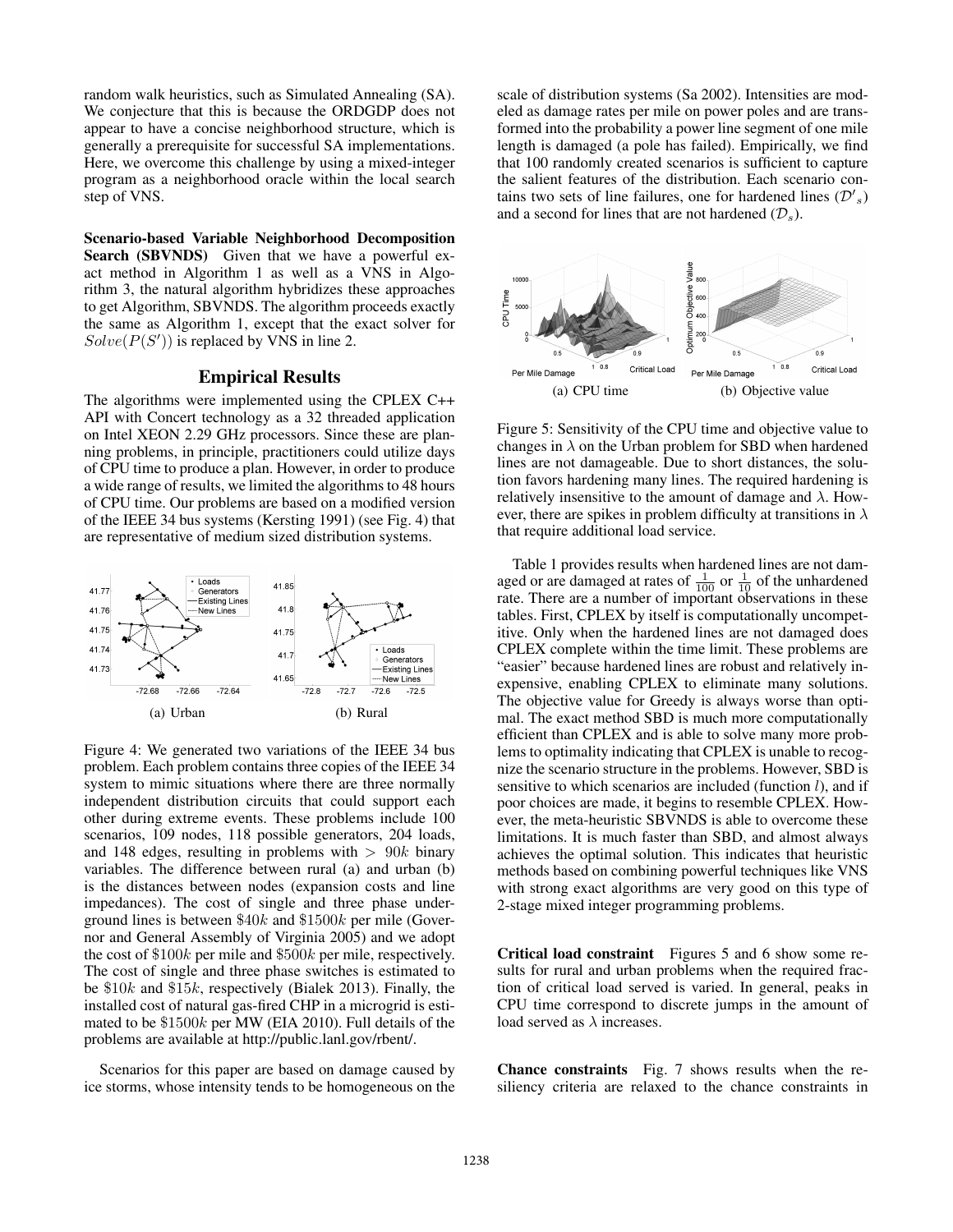|      |                        |                         | Urban, Hardened lines are not damageable (a) |                                                                 |                         | Rural, Hardened lines are not damageable (b) |                                                                 |        |              |                         |                         |            |            |                         |               |               |  |
|------|------------------------|-------------------------|----------------------------------------------|-----------------------------------------------------------------|-------------------------|----------------------------------------------|-----------------------------------------------------------------|--------|--------------|-------------------------|-------------------------|------------|------------|-------------------------|---------------|---------------|--|
|      | <b>CPLEX</b>           |                         | Greedy                                       |                                                                 | <b>SBD</b>              | <b>SBVNDS</b>                                |                                                                 |        | <b>CPLEX</b> |                         |                         | Greedy     | <b>SBD</b> |                         | <b>SBVNDS</b> |               |  |
|      | <b>CPU</b>             | <b>OBJ</b>              | OBJ                                          | <b>CPU</b>                                                      | <b>OBJ</b>              | <b>CPU</b>                                   | OBJ                                                             |        | <b>CPU</b>   |                         | OBJ                     | <b>OBJ</b> | <b>CPU</b> | OBJ                     | CPU           | OBJ           |  |
| 10%  | 19984.7                | 322.9                   | 1044.5                                       | 465.8                                                           | 322.9                   | 289.9                                        | 353.7                                                           | 10%    | 33083.5      |                         | 2337.0                  | 3274.8     | 1837.9     | 2337.0                  | 503.3         | 2337.0        |  |
| 25%  | 166352                 | 635.4                   | 1643.5                                       | 8028.3                                                          | 635.4                   | 811.4                                        | 635.4                                                           | 25%    | 32170.8      |                         | 2390.3                  | 3427.6     | 571.0      | 2390.3                  | 457.8         | 2390.3        |  |
| 50%  | T <sub>O</sub>         | X                       | 2021.2                                       | 2840.7                                                          | 647.7                   | 791.3                                        | 647.7                                                           | 50%    | 20840.3      |                         | 2397.6                  | 3449.9     | 471.2      | 2397.6                  | 421.2         | 2397.6        |  |
| 75%  | <b>TO</b>              | $\overline{\mathbf{X}}$ | 1874.2                                       | 991.1                                                           | 652.1                   | 692.5                                        | 652.1                                                           | 75%    | 15556.1      |                         | 2400.4                  | 3452.7     | 337.5      | 2400.4                  | 299.8         | 2400.4        |  |
| 100% | TO                     | $\overline{\text{X}}$   | 1934.4                                       | 712.7                                                           | 654.1                   | 662.5                                        | 654.1                                                           | 100%   | 17225.9      |                         | 2400.6                  | 2780.6     | 385.8      | 2400.6                  | 346.9         | 2400.6        |  |
|      |                        |                         |                                              |                                                                 |                         |                                              |                                                                 |        |              |                         |                         |            |            |                         |               |               |  |
|      |                        |                         |                                              | Urban, Hardened lines are damaged at a $\frac{1}{100}$ rate (c) |                         |                                              | Rural, Hardened lines are damaged at a $\frac{1}{100}$ rate (d) |        |              |                         |                         |            |            |                         |               |               |  |
|      | <b>CPLEX</b><br>Greedy |                         |                                              |                                                                 | <b>SBD</b>              |                                              | <b>SBVNDS</b>                                                   |        | <b>CPLEX</b> |                         |                         | Greedy     |            | SBD                     |               | <b>SBVNDS</b> |  |
|      | <b>CPU</b>             | <b>OBJ</b>              | <b>OBJ</b>                                   | <b>CPU</b>                                                      | OBJ                     | <b>CPU</b>                                   | OBJ                                                             |        | <b>CPU</b>   |                         | <b>OBJ</b>              | <b>OBJ</b> | <b>CPU</b> | <b>OBJ</b>              | <b>CPU</b>    | OBJ           |  |
| 10%  | 159166                 | 445.8                   | 1061.7                                       | 2232.9                                                          | 445.8                   | 2721.3                                       | 476.5                                                           | 10%    | 77947.9      |                         | 2363.0                  | 3375.4     | 759.0      | 2363.0                  | 576.9         | 2363.0        |  |
| 25%  | TO                     | X                       | 1441.9                                       | 14299.2                                                         | 662.9                   | 2994.7                                       | 701.5                                                           | 25%    | TO           |                         | X                       | 8238.6     | TO         | X                       | 919.4         | 6744.3        |  |
| 50%  | TO                     | $\overline{\text{X}}$   | 1571.2                                       | 2848.7                                                          | 646.0                   | 1917.7                                       | 760.2                                                           | 50%    | TO           |                         | Х                       | 12336.0    | TO         | 9288.9                  | 4361.8        | 7121.0        |  |
| 75%  | TO                     | Χ                       | 1787.3                                       | 16040.6                                                         | 687.6                   | 1481.4                                       | 687.6                                                           | 75%    | TO           |                         | X                       | 23099.5    | TO         | X                       | 23142.6       | 11500.0       |  |
| 100% | TO                     | $\overline{\mathrm{X}}$ | 2744.8                                       | 24270.3                                                         | 1320.5                  | 2157.5                                       | 1330.5                                                          | 100%   | <b>TO</b>    |                         | $\overline{\mathrm{X}}$ | 16600.7    | TO         | $\overline{\mathrm{X}}$ | 5879.5        | 9797.3        |  |
|      |                        |                         |                                              |                                                                 |                         |                                              |                                                                 |        |              |                         |                         |            |            |                         |               |               |  |
|      |                        |                         |                                              | Urban, Hardened lines are damaged at a $\frac{1}{10}$ rate (e)  |                         |                                              | Rural, Hardened lines are damaged at a $\frac{1}{10}$ rate (f)  |        |              |                         |                         |            |            |                         |               |               |  |
|      | <b>CPLEX</b>           |                         | Greedy                                       | <b>SBD</b>                                                      |                         | <b>SBVNDS</b>                                |                                                                 |        | <b>CPLEX</b> |                         | Greedy                  | <b>SBD</b> |            |                         |               | <b>SBVNDS</b> |  |
|      | <b>CPU</b>             | OBJ                     | <b>OBJ</b>                                   | <b>CPU</b>                                                      | <b>OBJ</b>              | <b>CPU</b>                                   | <b>OBJ</b>                                                      |        | <b>CPU</b>   | <b>OBJ</b>              | <b>OBJ</b>              |            | <b>CPU</b> | <b>OBJ</b>              | <b>CPU</b>    | <b>OBJ</b>    |  |
| 10%  | <b>TO</b>              | $\overline{\text{X}}$   | 859.1                                        | 5265.1                                                          | 460.8                   | 2505.7                                       | 594.1                                                           | $10\%$ | <b>TO</b>    | X                       | 7503.3                  |            | 141718.0   | 4325.9                  | 7756.8        | 4424.8        |  |
| 25%  | TO                     | $\overline{\text{X}}$   | 1742.2                                       | 12530.3                                                         | 961.2                   | 2843.2                                       | 961.2                                                           | 25%    | TO           | $\overline{\mathrm{X}}$ | 18021.3                 |            | TO         | $\overline{\mathbf{x}}$ | 21993.5       | 7371.9        |  |
| 50%  | <b>TO</b>              | $\overline{\text{X}}$   | 3133.8                                       | 34822.7                                                         | 1417.2                  | 3363.5                                       | 1555.2                                                          | 50%    | <b>TO</b>    | X                       | 28865.0                 |            | <b>TO</b>  | 12017.7                 | 74729.0       | 12031.2       |  |
| 75%  | TO                     | Х                       | 3472.0                                       | TO                                                              | Х                       | 7486.5                                       | 1894.2                                                          | 75%    | TO           | х                       | 31887.0                 |            | TO         | 13522.2                 | 107165.0      | 13500.8       |  |
| 100% | TO                     | $\overline{\text{X}}$   | 10479.1                                      | TO                                                              | $\overline{\mathrm{X}}$ | 32289.8                                      | 7959.4                                                          | 100%   | <b>TO</b>    | X                       | 32901.9                 |            | TO         | 16794.4                 | 114354.0      | 16778.2       |  |

Table 1: These tables compare the performance of the algorithms when hardened lines cannot be damaged (a, b), are damaged at  $\frac{1}{100}$  the rate of unhardened lines (c, d), and damaged at  $\frac{1}{10}$  the rate of unhardened lines (e, f). The columns denoted by CPU and OBJ refer to CPU time and objective value, respectively. We omit the CPU time of Greedy as it is always less than 60 CPU seconds. The rows refer to the probability a 1 mile segment of a line is damaged.



Figure 6: Sensitivity of the CPU time and objective value to changes in  $\lambda$  for SBD on the Rural problem when hardened lines are not damageable. Because of long distances, the solution favors adding generation and is sensitive to the amount of damage and  $\lambda$ .

Eq. 29 and  $\epsilon$  is varied. Interestingly, CPU time is not impacted too greatly by damage rates. Also, the solution is relatively insensitive to the choice of  $\epsilon$  as damage rates increase, indicating that an "easier" problem with small  $\epsilon$  could be used to approximate a solution to the harder problems.

#### Conclusions

We formulated, proposed and tested new algorithms to solve the ORDGDP. Our primary contribution is an algorithm that combines the benefits of an exact method based on scenario decomposition with variable neighborhood search. This algorithm is shown to scale well to problems that are difficult for exact methods, without sacrificing solution quality. Future directions include: 1) Using a more accurate model of the 3-phase AC power flow equations to better exclude infeasible solutions. Options include the DistFlow approximation in (Baran and Wu 1989) and no-good cuts. 2) Scaling to entire city-sized distribution networks. We considered a feeder system connected to a single substation in this paper. How-



Figure 7: These figures show how the CPU time and solution quality changes when chance constraints  $(\epsilon)$  is modified for the Rural network, when hardened lines are not damageable. These plots are generated by SBD.

ever, distribution grids in a city can span multiple substations. In general, we expect city-sized networks can be partitioned into subproblems to reduce complexity and is a topic of future work. 3) Including a variation of the restoration problem posed by (Coffrin, Hentenryck, and Bent 2012).

# Acknowledgments

The work was funded by the DOE-OE Smart Grid R&D Program in the Office of Electricity in the US Department of Energy, the DTRA Basic Research Program, and the Center for Nonlinear Studies. It was carried out under the auspices of the National Nuclear Security Administration of the U.S. Department of Energy at Los Alamos National Laboratory under Contract No. DE-AC52-06NA25396.

### References

Baran, M., and Wu, F. 1989. Optimal Capacitor Placement on Radial Distribution Systems. *IEEE Transactions on Power Delivery* 4(1):725–734.